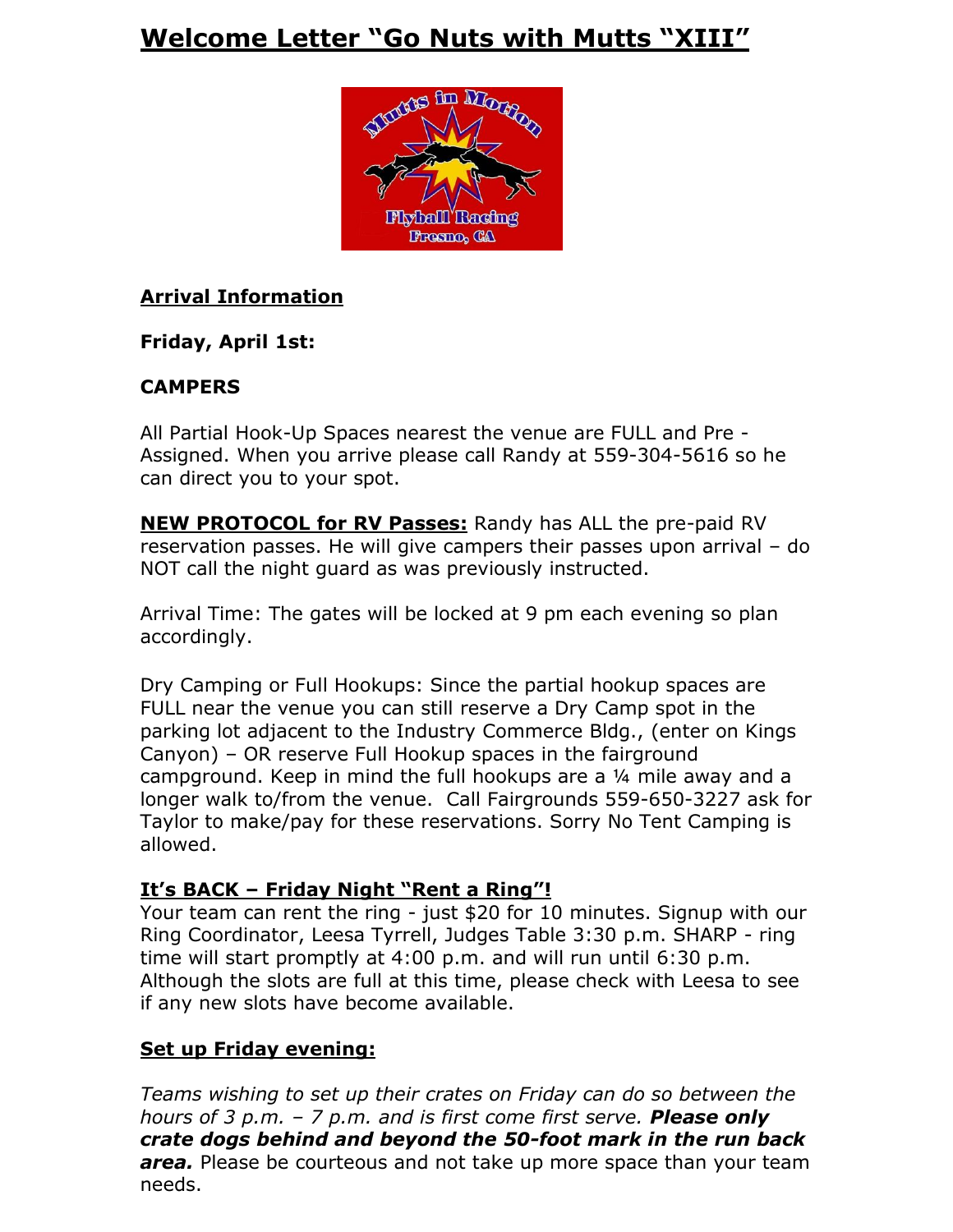# **Unloading/Parking:**

**Saturday and Sunday, April 2nd/3rd:** Enter venue parking lot via Kings Canyon (2 gates east of Chance) beginning at 6:00 a.m. each morning. You will be able to park and unload directly outside the Industry and Commerce Bldg. The facility and parking lot will have 24 hour security and be locked by 9 p.m. each evening.

# **Directions to Fairgrounds/Industry and Commerce Bldg.**

**From the South:** North on 99, to Hwy 41 North, to Hwy 180 East, Kings Canyon. As you approach the Hwy 168 turnoff, (stay straight on Hwy 180) immediately take the Cedar Avenue exit #60B. At signal turn left (South) on Cedar. At the 4th stoplight, turn left (East) on Ventura, which immediately becomes Kings Canyon. Continue past Chance Ave. and turn right into the  $2<sup>nd</sup>$  gate leading to the venue parking lot.

**From the North**: South on 99, exit Hwy 180 East, Kings Canyon. As you approach the Hwy 168 turnoff, (stay straight on Hwy 180) immediately take the Cedar Avenue exit #60B. At signal turn left (South) on Cedar. At the 4th stoplight, turn left (East) on Ventura, which immediately becomes Kings Canyon. Continue past Chance Ave. and turn right into the  $2^{nd}$  gate leading to the venue parking lot.

**From the West:** Take Ventura and head east. As you cross Cedar, Ventura becomes Kings Canyon. Continue past Chance Ave. and turn right into the  $2<sup>nd</sup>$  gate leading to the venue parking lot.

**From the East:** Take Kings Canyon and head west. After passing Maple, fairgrounds will be on your left. Make a U Turn and turn right into the 2<sup>nd</sup> gate leading to the venue parking lot.

# **Coffee & Eats**

**Starbucks** 570 S Clovis Ave #101, Fresno, CA 93727 5638 E Kings Canyon Rd, Fresno, CA 93727 **Dough Boy Donuts** 4577 E Kings Canyon Rd, Fresno, CA 93702 **Me N Eds Pizza** 4072 Ventura Ave, Fresno, CA 93702 **Tacos Tijuana** 3838 E Ventura Ave, Fresno, CA 93702 **Arsenio's Mexican Food** 4615 E Kings Canyon Rd, Fresno, CA 93702 **Mr. Sushi Francisco**

4250 E Kings Canyon Rd, Fresno, CA 93702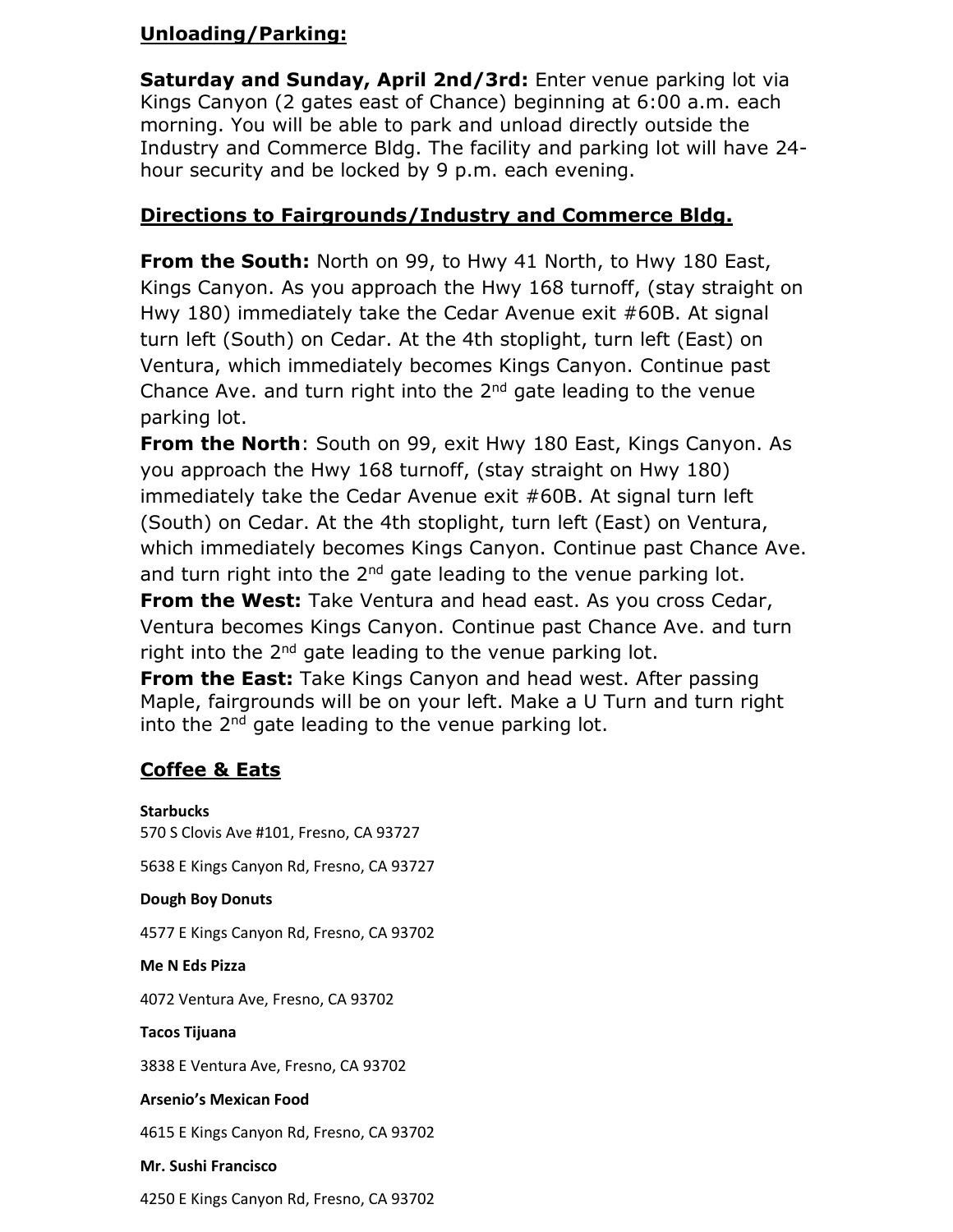# **Tournament Offerings**

**Raffle**: Don't forget to save up for our fantastic raffle! We are honored to have received wonderful donations from businesses that support our mission: the training, demonstration, and competition of dogs in flyball as a means of educating the public on canine welfare and responsible pet ownership. Please take a moment to view our "2022 Sponsors" on our website and see the businesses that have *generously* donated to our event.

**Hospitality:** Due to Covid concerns we will not be able to offer our usual self-serve Coffee station. We WILL have some fresh fruit, prepackaged breakfast goodies and several cases of bottled water. Look forward to welcome bags filled with donated items to share with your teammates. Please send a teammate to pick up your water supply on Saturday AM.

**10th Annual Pet Food Drive:** We are proud to continue our efforts to give back to our community. Now more than ever people struggle to make ends meet and could use an extra "paw" to help feed their pets. This year your pet food donations will go to our local pet pantry, Halo Café. Thanks for bringing any sized – can or dried cat or dog food.

### **Commemorative Go Nuts with Mutts "Third Time's a Charm" Event T-Shirts:**



Please pick up pre-reserved event t-shirts on Saturday by 11AM at the Hospitality Table. *It would be very helpful if one person from your team could bring donation \$ and pick up ALL your teams' shirts. We will have your awesome Welcome Bags and Bottled Water for your team as well.* There will be just a few extra shirts on hand should you have missed our pre - "SignUp Genius". Don't wait until Sunday as they will be gone!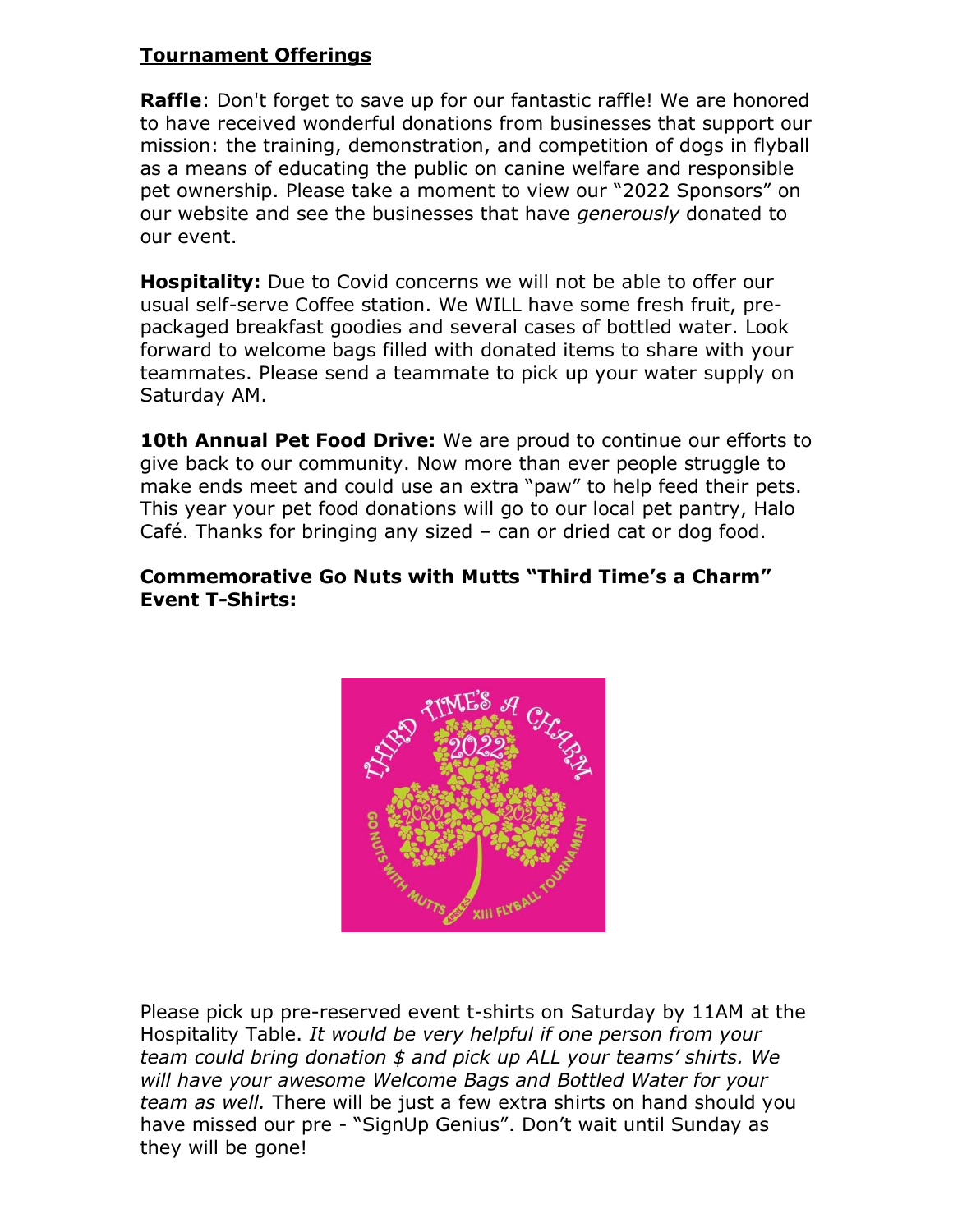**Our Awesome Returning and NEW Vendors:** Let's welcome back "**Running Dog Designs"** featuring a wide assortment of wonderful crate pads, collars, leashes and more. *New this year -* "**Artisan Home Marketplace"** (wonderful candles, soaps/scrubs) and **Laurie Jarrett** will be offering her fabulous Pet Coats.

*Make sure to find time in your busy day of racing to stop by and shop with our fantastic vendors that have ALL generously donated to our raffle.* 

### **Race Day**

**Covid Guidelines:** We are following the current State of California, Fresno County and U-Fli Covid Guidelines:

Masks are no longer required outside.

Masks are no longer required indoors but highly recommended. If you are *not* vaccinated Mutts in Motion asks that you wear a mask. Masks must be worn if you are ill (have a cold) or caring for someone with Covid.

#### **All in attendance, in any capacity are required to sign the U-Fli Covid Waiver. You will find the waiver in your race packets or you can print and bring your teams signed copy. Click Here**

**Jumps:** We are pleased to announce we will be using the new U-Fli 30" wide jumps at our event.

**Flyball Geek:** To assist with our 2 rings/1 schedule racing, we will be providing the ever popular "Flyball Geek" www.flyballgeek.com

### **Other Info:**

**Mats:** Please remember to trim your dog's nails for their safety and to help preserve the mats.

**Fairground Fountains**: Please do not allow your dogs to swim in the fountains. We will provide doggie pools to cool your pooches.

**Pick up after Pups:** So that we may continue to offer this great venue for many years to come, please take *extra* care to pick up after your dog. **Thank You!**